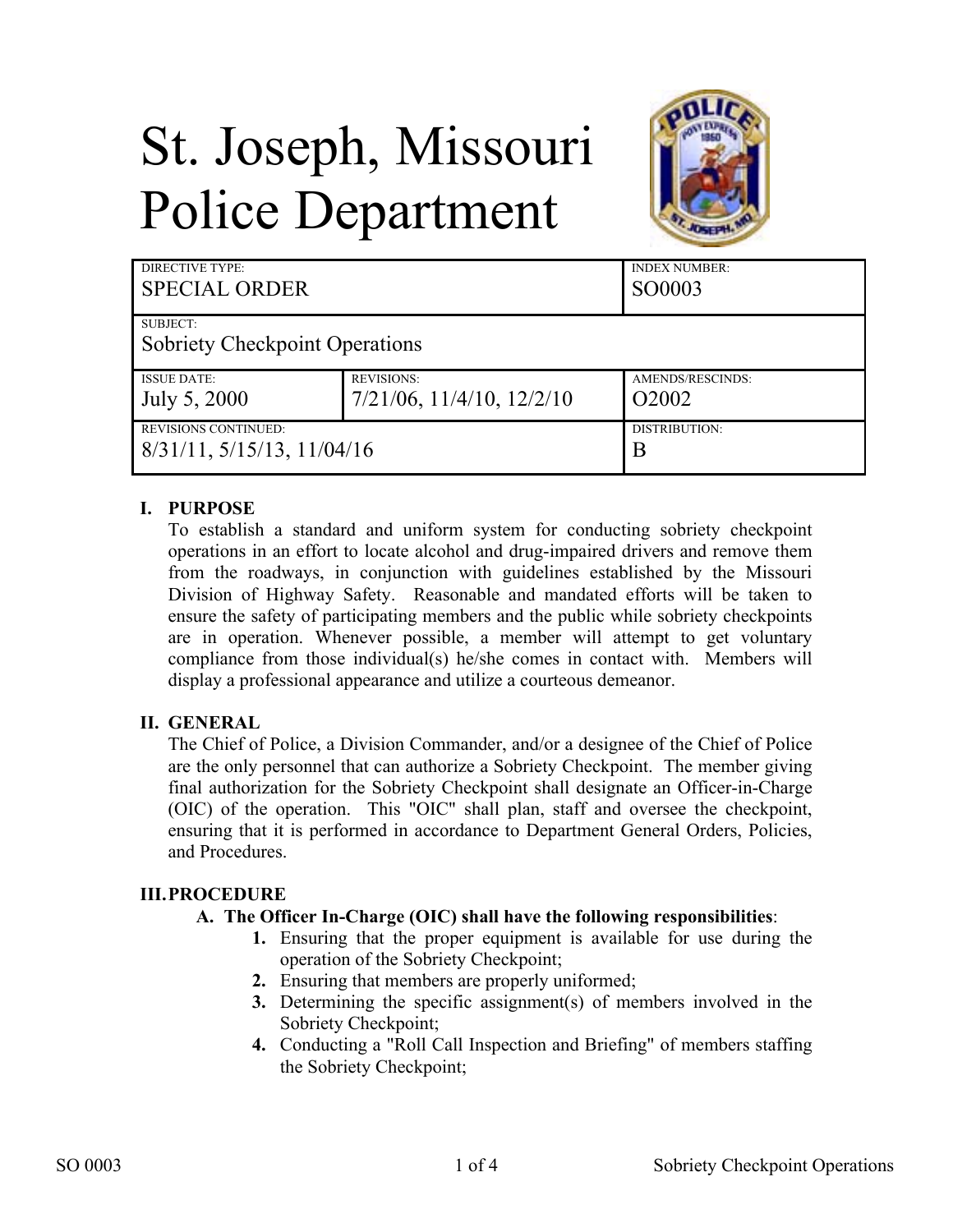- **5.** Giving public notice of the impending "Sobriety Checkpoint" and upon completion of the operation, preparing a media release detailing the results;
- **6.** Overall supervising and/or controlling the Sobriety Checkpoint and the members assigned;
- **7.** Ensuring a formal plan is in place for each Sobriety Checkpoint operation conducted. Plans should be filed and maintained; and
- **8.** Taking responsibility for decisions relating to the operation of the Sobriety Checkpoint, including, but not limited to, the following:
	- **a.** Directing the parking location(s) of the police vehicles used at the scene of the Sobriety Checkpoint;
	- **b.** Establishing the exact location that the field sobriety tests will be performed;
	- **c.** Establishing the manner and location of the placement of traffic cones and warning devices;
	- **d.** If unexpected circumstances suddenly create a hazard to members or motorists, ordering the checkpoint operation halted, and resuming it at an alternate site and/or time;
	- **e.** If the volume of traffic creates unnecessary obstruction to the normal flow of traffic, stopping the operation of the Sobriety Checkpoint, and resuming it at an alternate site and/or time. If necessary, changing the criteria for stopping the selected vehicles;
	- **f.** Directing the report writing process of the members assigned to the detail, as well as reviewing written reports from the members assigned; and
	- **g.** Completing any after action reports that may be necessary.

# **B. Safety Officer(s) shall have the following responsibilities**:

- **1.** Directing the traffic as needed within the Sobriety Checkpoint area;
- **2.** Directing traffic in a safe manner at all times;
- **3.** Directing those vehicles (to be checked by established criteria) to an area in which other assigned members are stationed;
- **4.** Following the criteria announced by the Officer-In-Charge concerning which vehicles are to be stopped and checked; and
- **5.** Remaining constantly aware of the merging traffic of those vehicles leaving the Sobriety Checkpoint, as well as those vehicles approaching the checkpoint site.

## **C. Checkpoint Officer(s) shall have the following responsibilities**:

- **1.** Contacting the operator(s) of the vehicles;
- **2.** Being polite and courteous throughout his/her contact with drivers that are stopped;
- **3.** Carefully checking each driver for signs of impairment;
- **4.** Conducting and monitoring the application of any field sobriety tests he/she may have occasion to administer;
- **5.** Being aware of any unsafe conditions and immediately reporting same to the Officer-In-Charge;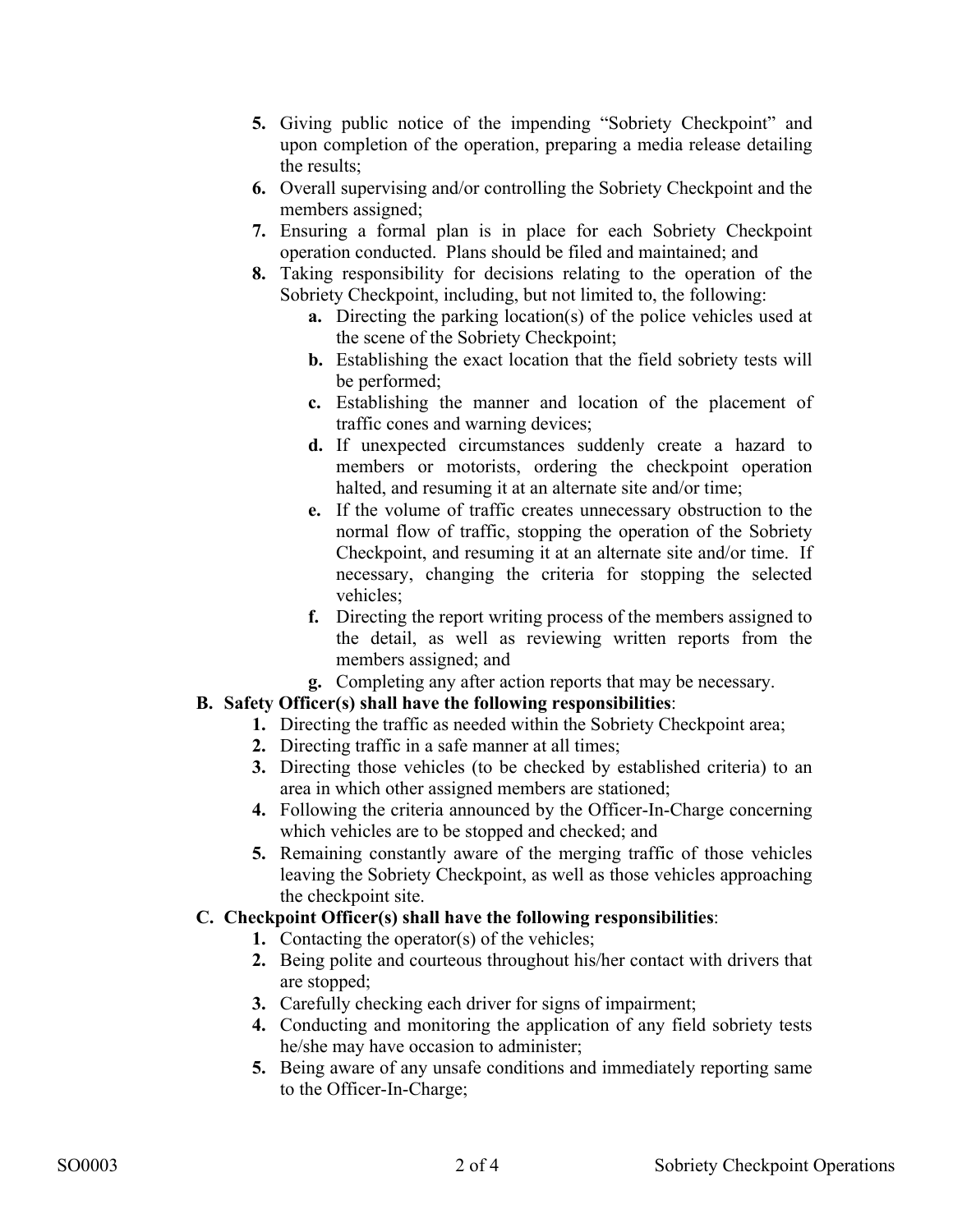- **6.** Establishing adequate probable cause before he/she effects an arrest requiring same;
- **7.** Determining the enforcement action for any violation, the exception being Driving While Intoxicated;
- **8.** Further processing of persons taken into custody, the exception being the operation of breath-testing equipment in the case of Driving While Intoxicated arrests; and
- **9.** Completing any administrative duties as directed by the Officer-in-Charge.

#### **D. Chemical Test Officer(s) shall have the following responsibilities**:

- **1.** Ensuring that all chemical tests he/she performs are conducted in accordance to Department General Orders, Policies, and Procedures; and
- **2.** Arranging the transport of any prisoner to the appropriate "Booking Facility" for further processing.
- **E.** Enforcement action(s) taken by members for violations other than Driving While Intoxicated shall be at the discretion of the member, including, but not limited to, the following:
	- **1.** Verbal warnings;
	- **2.** Written warnings;
	- **3.** The issuance of traffic tickets;
	- **4.** The issuance of a non-traffic citation; and
	- **5.** Custodial arrest(s) based upon probable cause.
- **F.** Preliminary determination(s) by members concerning the impairment of vehicle operators shall include, but are not limited to, the following:
	- **1.** The odor of intoxicants;
	- **2.** Slurred speech patterns;
	- **3.** Bloodshot and/or watery eyes;
	- **4.** The inability to follow instructions;
	- **5.** Open intoxicants within the vehicle;
	- **6.** The specific manner in which the person was operating the motor vehicle; and
	- **7.** Fumbling while attempting to produce his/her operator's license upon request by the member.
- **G.** When the investigating member determines that the driver of the vehicle is showing signs of impairment, he/she shall have the operator submit to a preliminary breath test. The investigating member may also administer other field sobriety tests. Those tests include, but are not limited, to the following:
	- **1.** Gaze nystagmus test;
	- **2.** Walk and turn test;
	- **3.** One leg stand test;
	- **4.** Romberg balance test;
	- **5.** Finger to nose test; and
- **H.** Drivers not suspected of being legally intoxicated shall be allowed to proceed. Exceptions may be made for drivers whose level of impairment may be below